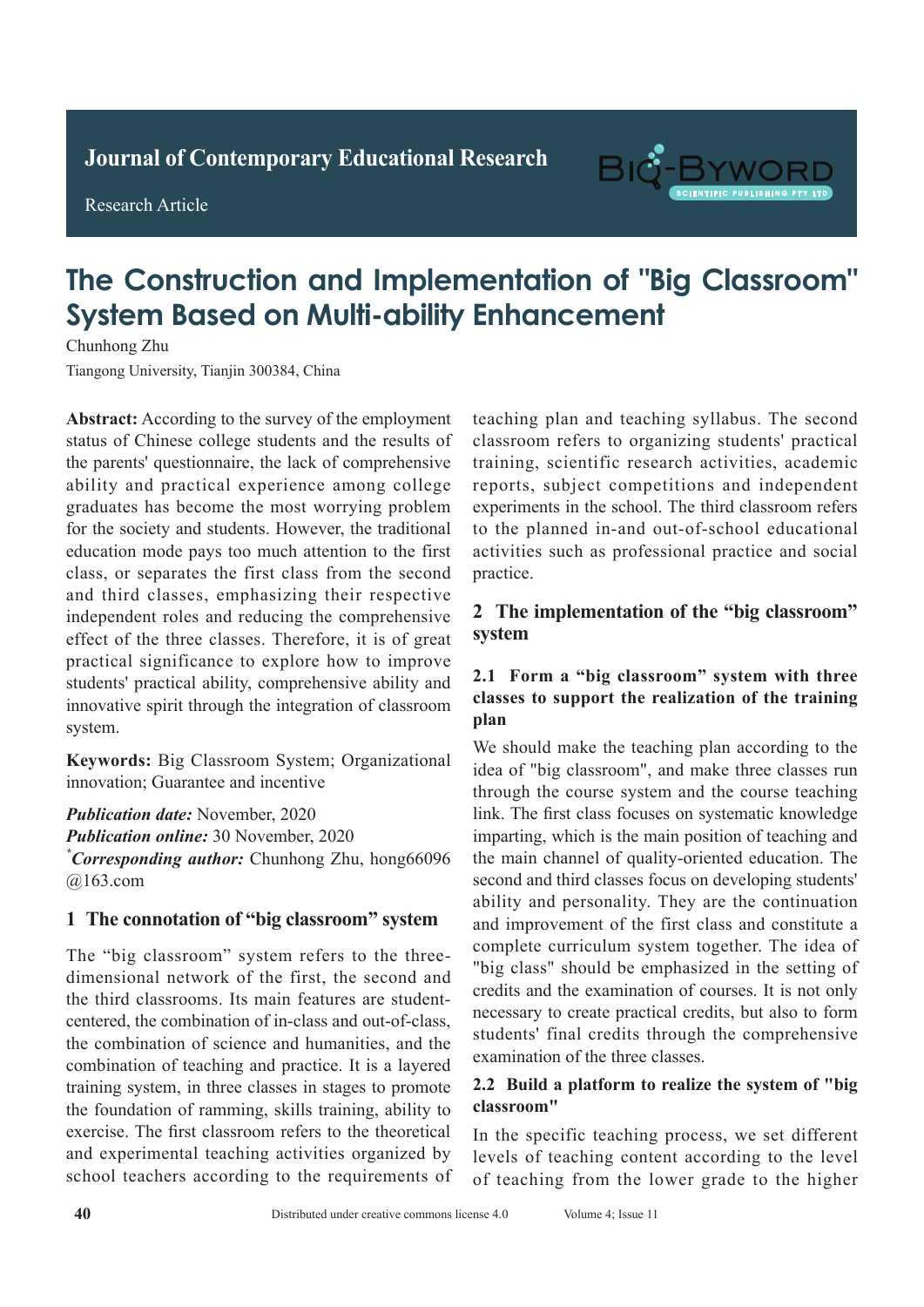grade, and make it coherent, step by step, reflect the continuity of teaching content, integrity. The first class divides the theory teaching into four levels: public basic course, economic general course, professional module course and optional course. The second and third classes carry out three steps, from the basic level--comprehensive level --improve the level, in order to achieve the improvement of hands on ability --- practical ability---competitive ability. Hands-on ability is realized through autonomous experiments, curriculum design and other activities; Practical ability on the basis of hands-on ability, through professional internship, graduation thesis (design) and other activities to achieve; Competitive ability is the sublimation on the basis of students' sufficient practical ability and professional ability. It can be realized and improved through various social activities and competition activities, which reflects the comprehensive quality of students. Specific methods:

#### **2.2.1 Promoting the innovation of the Organization of teaching contents**

The Organization of the teaching content shows three characteristics: theoretical, practical and practical, and combines the compilation of teaching materials, classroom teaching content and practice closely to highlight the purpose of the course teaching, to stimulate students'initiative and creativity in learning, expand the depth and breadth of learning, and cultivate students'practical ability and application ability of knowledge and skills.

# **2.2.2 Realizing the diversity reform of teaching methods**

We need to change the original single model and form a variety of teaching methods complement each other system characteristics. Pay attention to timeliness and interactivity in classroom teaching, and highlight the pioneering nature of inspiration and guidance. At present, the college has established a series of teaching resources, such as the independent learning system for international trade courses, the interactive teaching platform for statistics, the resource sharing system for finance and finance network, etc., to encourage students to choose to study according to their own circumstances.

# **2.2.3 Building A multi-level competition platform**

Schools may adopt school-enterprise cooperation

and other modes to launch competitions each year to cultivate students' practical and innovative abilities; According to the characteristics of each major, the school shall organize the annual discipline and major competitions by itself and encourage students to participate in various off-campus competitions.

# **2.2.4 Establishing the regular mechanism of extracurricular activities in school**

Schools should rely on own research institutions, integrating existing students the assembly activities team, to create students' practice activity center, promote competition studio, studio consists of employment, innovation project studio, studio studio, social investigation, scientific research training for students to participate in the innovation platform structures, show individual character and exercise ability, causes the student to further master professional skills and basic methods, learn to collect, process information and to analyze and solve practical problems, in terms of team cooperation spirit, innovation ability get exercise and improve, develop the students' scientific spirit and humanistic spirit and creative thinking.

We should regularly hold academic reports on various subjects to broaden our vision, track the frontier, and cultivate our academic character and enterprising spirit. Establish the positive interaction between subject research and teaching; We will introduce the most cutting-edge professional theories and the latest scientific research results to the students by employing well-known experts and teachers from outside the school, so as to further deepen the theoretical knowledge we have learned and broaden the horizon of economics.

# **2.2.5 Establishing multi-channel off-campus practice platform**

In the second year of undergraduate students, combined with professional characteristics, social hot, to carry out social investigation, "three rural" as the main form of off-campus social practice. Focusing on professional and technical services such as professional investigation, industrial cognitive practice and market data analysis, so that students can find problems in practice and use their theoretical knowledge to put forward solutions and ideas, to further digest, Supplement and consolidate the professional theoretical knowledge, so that students can improve their ability to solve practical problems